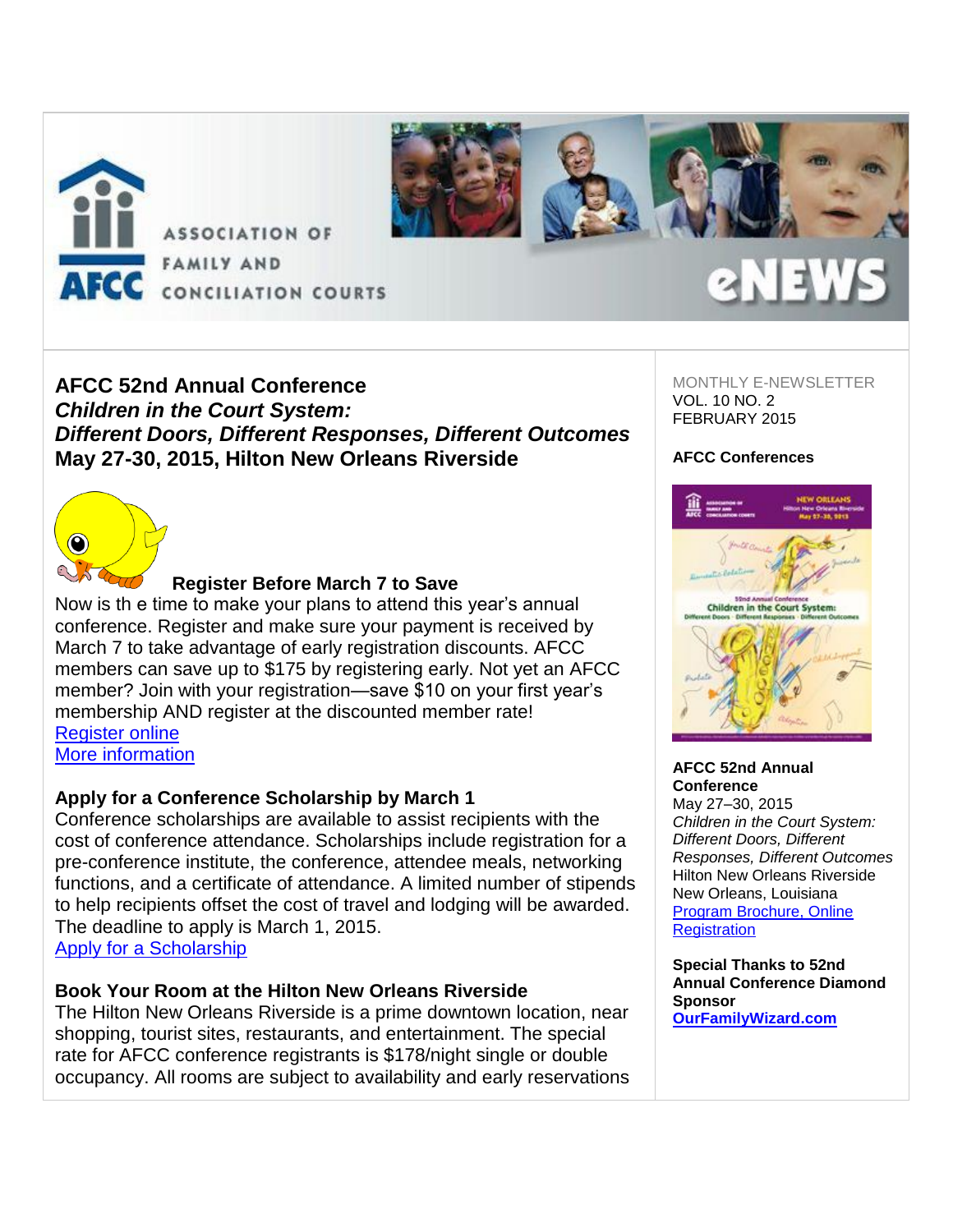are encouraged to ensure a room at this rate—the room block is 90% sold and is very likely to sell out. [Book online](http://afcc.networkats.com/members_online/utilities/emailct.asp?c6f23feec0c90ccf8b3b0fdf533437cac700a667c040c2423347b29dd6caff1eb1577df5245f89b8)



## **Things to Do in New Orleans**

Your free time will fill up quickly. Visit [www.neworleanscvb.com](http://afcc.networkats.com/members_online/utilities/emailct.asp?4dd42e329d55b56979a1997bb9125165985ccaaec040c2423347b29dd6caff1eb1577df5245f89b8) and [www.neworleansonline.com](http://afcc.networkats.com/members_online/utilities/emailct.asp?f0eb47fab6d9e1624950dac9d445a33c2c85d7c5c040c2423347b29dd6caff1eb1577df5245f89b8) for suggestions of what to do and see, an events calendar, and coupons.

## **Support AFCC by Donating to the Silent Auction**

The AFCC Silent Auction is a fun opportunity to support the organization's special projects and initiatives like the Shared Parenting Think Tank and the Domestic Violence in Child Custody Evaluations Task Force. The auction is held on Friday evening at the annual conference. Donate an item and/or attend the auction and bid! You do not need to attend the conference to donate. Past auction items include vacations, jewelry, sports memorabilia, fashion accessories, electronics, collectibles, books and much more. It's a fun time to relax and socialize before the annual banquet. [Donate an item](http://afcc.networkats.com/members_online/utilities/emailct.asp?287731d37df27db65be4bb8794944a8679ef2addc040c2423347b29dd6caff1eb1577df5245f89b8)

# **Ten Tips to Save Money Using Your Parenting Coordinator**

### *Annette Burns, JD, Phoenix, Arizona*

A PC is assigned to your case and you've paid a substantial amount of money to get started with that person. Between you and the other parent, you have brought somewhere between two and ten issues to the PC. How can you save some money, get the most out of your parenting coordinator, and get those issues resolved? [Read more](http://afcc.networkats.com/members_online/utilities/emailct.asp?e22d7681c17e47011ed9b002dea6c3ec38ad51ecc040c2423347b29dd6caff1eb1577df5245f89b8)

# **Basic and Advanced PC Trainings in Chicago—March 2015**

There is still time to register for these two excellent training opportunities. *Nuts and Bolts of Parenting Coordination: Helping High* 



**AFCC-AAML Conference** October 1–3, 2015 Capital Hilton Washington, DC

### **AFCC Regional Conference**

November 5–7, 2015 Hyatt Regency Columbus Columbus, Ohio [Call for Proposals](http://afcc.networkats.com/members_online/utilities/emailct.asp?e7effa2cce7ff44e306a431ad942daec68d72898c040c2423347b29dd6caff1eb1577df5245f89b8)

**AFCC 53rd Annual Conference** June 1–4, 2016

Sheraton Seattle Hotel Seattle, Washington

### **AFCC 12th Symposium on**

**Child Custody Evaluations** November 3–5, 2016 Sheraton Atlanta Atlanta, Georgia

#### **AFCC 54th Annual Conference**

May 31–June 3, 2017 Sheraton Boston Hotel Boston, Massachusetts

### **AFCC Training Programs**

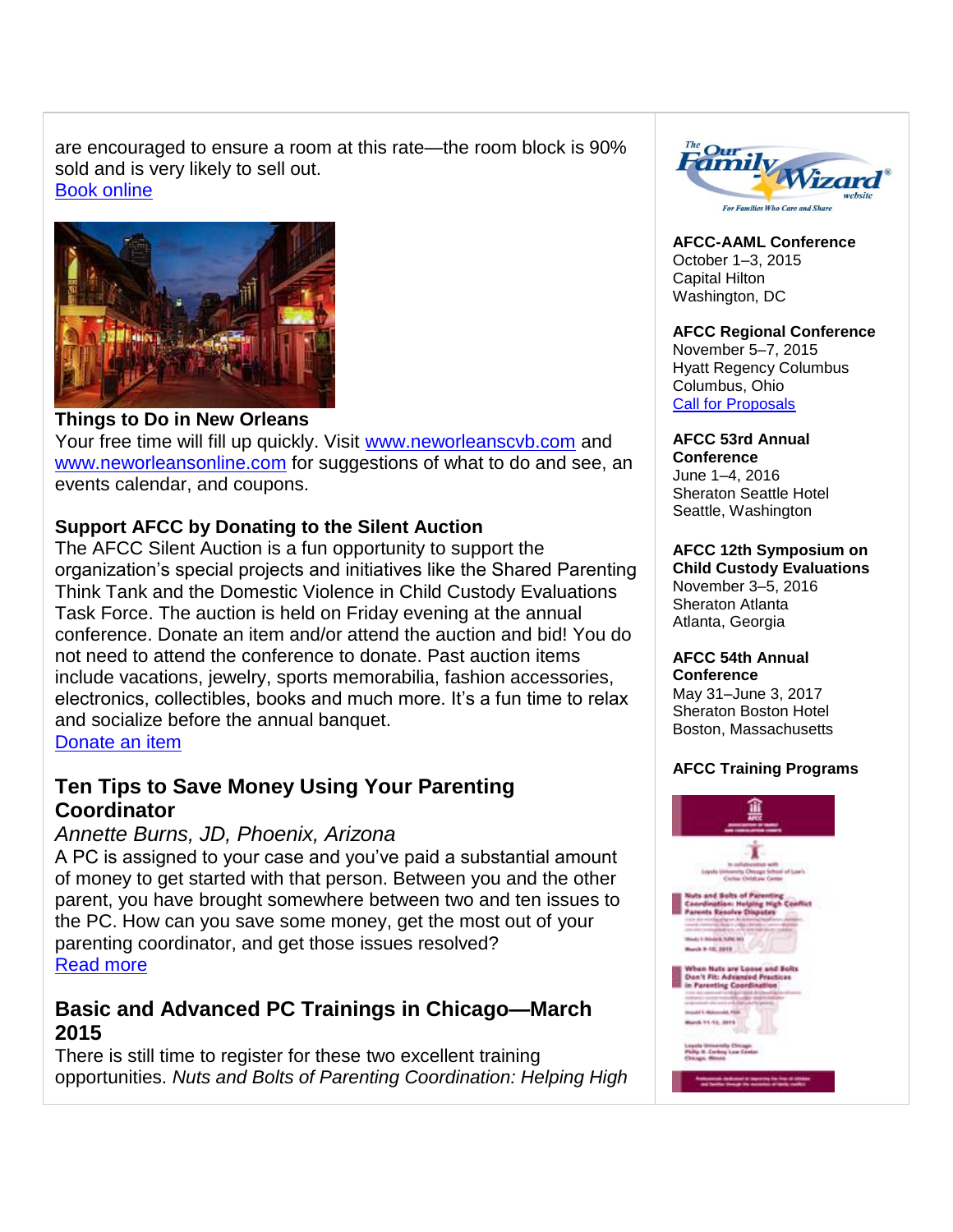*Conflict Parents Resolve Disputes*, with Mindy F. Mitnick, EdM, MA, March 9-10, 2015, and *When Nuts are Loose and Bolts Don't Fit: Advanced Practices in Parenting Coordination*, with Arnold T. Shienvold, PhD, March 11-12, 2015. Psychologists, counselors, attorneys, and social workers can earn up to 24 hours of continuing education. The trainings will be held at Loyola University Chicago, located just blocks off Michigan Avenue, near shopping, attractions and restaurants. For those attending from out-of-town, look for deals on air travel to Midway and O'Hare Airports. Loyola is an easy and inexpensive train ride from either airport. [Register online and more information](http://afcc.networkats.com/members_online/utilities/emailct.asp?a51c6ffd94bcc7a1ea5d3a91cc01577f12e5300dc040c2423347b29dd6caff1eb1577df5245f89b8) 

**Call for Proposals and Save the Date**

**AFCC Regional Conference** 

*Do You Hear What I Hear? Listening to the Voice of the Child*  **November 5-7, 2015**

### **Hyatt Regency Columbus**

AFCC is accepting proposals for 90-minute training workshops on the complex issues related to separation, divorce and co-parenting, including: relocation, domestic violence, special needs children, samesex parenting, abuse allegations, and the child's voice. Workshop proposals should combine a focus on research and theory with skill development to incorporate into practice. The deadline to submit a proposal is May 15, 2015. The program brochure will be available in July.

[More information](http://afcc.networkats.com/members_online/utilities/emailct.asp?e7effa2cce7ff44e306a431ad942daec68d72898c040c2423347b29dd6caff1eb1577df5245f89b8)

## **In Memoriam**

*Doneldon M. Dennis, Inver Grove Heights, Minnesota* Doneldon Dennis, a longtime AFCC member and supporter, passed away peacefully at his home on January 28, 2015. A loving and caring husband, stepfather and grandfather, Doneldon is survived by his wife, Joan Miller; stepchildren: Eric and Neil Ober, David Kane and Diane Boettcher; five grandchildren; and his brother, Kenneth Dennis. For many years, Doneldon was a clinical psychologist for Hennepin County. After retirement, he enjoyed spending time with his family, friends and his dog, Sir Barney Barksalot. He also enjoyed his hobbies and volunteer activities. In lieu of flowers, memorials may be given to the AFCC Scholarship Fund. A scholarship will be awarded in his name.

[Read more](http://afcc.networkats.com/members_online/utilities/emailct.asp?910d1019c747649acb3a4be961fcd2a328e5f0ecc040c2423347b29dd6caff1eb1577df5245f89b8) 

## **AFCC Scholarship Fund**

A heartfelt thank you to the members who have already donated to

### **Nuts and Bolts of Parenting Coordination: Helping High Conflict Parents Resolve Disputes**

Mindy F. Mitnick, EdM, MA March 9–10, 2015 Loyola University Chicago Chicago, Illinois [More information](http://afcc.networkats.com/members_online/utilities/emailct.asp?a51c6ffd94bcc7a1ea5d3a91cc01577f12e5300dc040c2423347b29dd6caff1eb1577df5245f89b8)

#### **When Nuts are Loose and Bolts Don't Fit: Advanced Practices in Parenting Coordination** Arnold T. Shienvold, PhD March 11–12, 2015 Loyola University Chicago Chicago, Illinois [More information](http://afcc.networkats.com/members_online/utilities/emailct.asp?a51c6ffd94bcc7a1ea5d3a91cc01577f12e5300dc040c2423347b29dd6caff1eb1577df5245f89b8)

### **AFCC Chapter Annual Conferences**

### **Washington Chapter Annual Conference**

*Shared Parenting Predicaments: Washington's Policy and Practice Concerns* March 7, 2015 Washington Athletic Club Seattle, Washington [More information](http://afcc.networkats.com/members_online/utilities/emailct.asp?2a503656f7de604a597a167bd19b7b6701a862a2c040c2423347b29dd6caff1eb1577df5245f89b8)

### **Massachusetts Chapter Annual Conference**

*Parenting Plans and Shared Custody: Recent Research and Implications for Family Law Professionals* March 27, 2015 Conference Center at Waltham **Woods** Waltham, Massachusetts [More information](http://afcc.networkats.com/members_online/utilities/emailct.asp?719201d01189e0b08f922ab51a7b9183c239fb8cc040c2423347b29dd6caff1eb1577df5245f89b8) 

## **Ohio Chapter Annual**

**Conference** *Same Sex Parenting* April 8, 2015 Thomas J. Moyer Ohio Judicial **Center**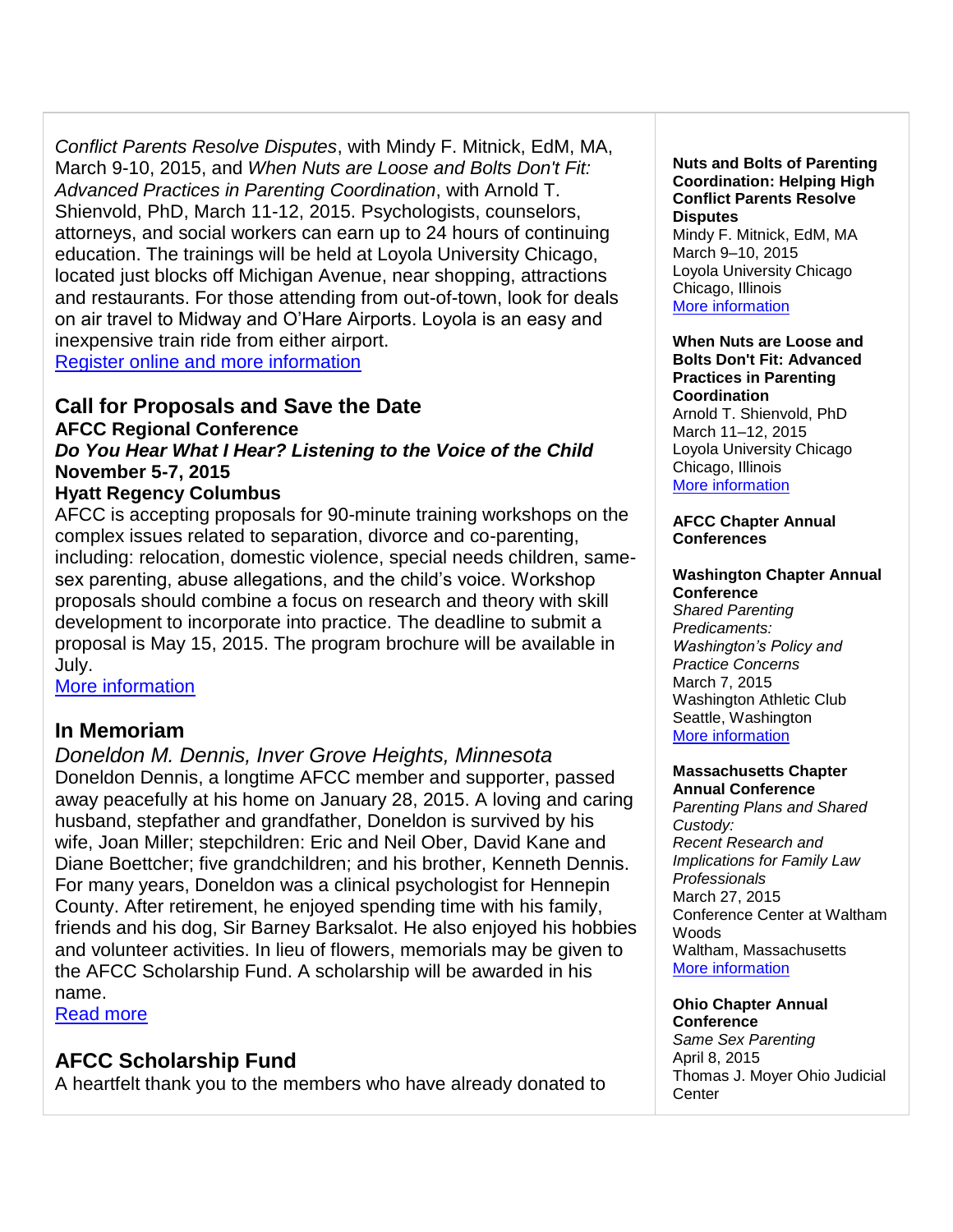this appeal cycle. Your generosity will provide access to new research, interdisciplinary networking and the countless benefits of AFCC conference attendance for colleagues who would otherwise not be able to attend. Presently, we are \$4,000 short of our goal, which equates to almost seven scholarships to the annual conference. Your contribution in any amount will help more professionals attend the AFCC conferences!

[Donate today](http://afcc.networkats.com/members_online/utilities/emailct.asp?ac9d5e2d5e6f96a2c1a0ad8da0b305a06eb8fc16c040c2423347b29dd6caff1eb1577df5245f89b8)  [Thank you to 2014-2015 contributors](http://afcc.networkats.com/members_online/utilities/emailct.asp?3239714bc82a0228569b550e5c9a8a67b5b39a1cc040c2423347b29dd6caff1eb1577df5245f89b8)

## **Chapter News**

Congratulations to **Michael Aaron**, Tucson, Arizona, the new president of the Arizona Chapter.

Opportunities to learn and connect with colleagues in your area abound! Check the [Chapter Events](http://afcc.networkats.com/members_online/utilities/emailct.asp?2d76fc1e7b1035b6d92f6edefde53e2e458b217cc040c2423347b29dd6caff1eb1577df5245f89b8) page of the AFCC website for a listing of the many chapter conferences happening this year. Visit individual chapter websites for even more opportunities—lunch and learns, meetings and speakers.

## **Member News**

**Thomas Tuft**, Maplewood, Minnesota, was featured in a [news story](http://afcc.networkats.com/members_online/utilities/emailct.asp?4e966f88249de2ae0dd196731f68bcd2e4c2254ac040c2423347b29dd6caff1eb1577df5245f89b8) on Ramsey County's Volunteer Mediation Program. A group of 80 lawyers and psychologists make up the roster for the program, which takes income-qualified family law cases for no compensation. Mr. Tuft's office coordinates the program, which he helped create four years ago.

## **Staff News**

**Nicole Ellickson**, AFCC Meeting Manager, earned her Certified Meeting Professional (CMP) credential. The CMP was launched by the Convention Industry Council (CIC) in 1985 to enhance the knowledge and performance of meeting professionals, promote the status and credibility of the meeting profession and advance uniform standards of practice.

## **Support AFCC When You Shop on Amazon**

You can give to AFCC with every purchase you make through [Smile.Amazon.com](http://afcc.networkats.com/members_online/utilities/emailct.asp?d9cce6f9c471643bdf991dc2677b25b42f45f534c040c2423347b29dd6caff1eb1577df5245f89b8) at no cost to you or AFCC. You'll find the same prices, selection, and convenience as Amazon.com, with an added benefit—Amazon gives 0.5% of the purchase price to AFCC. Click [here](http://afcc.networkats.com/members_online/utilities/emailct.asp?d19d8862e6c1a6327bd02254fef691243d88e54ec040c2423347b29dd6caff1eb1577df5245f89b8) to select AFCC as your nonprofit organization of choice or log in at **Smile.Amazon.com** with your existing Amazon account, then search for and select "Association of Family and Conciliation Courts."

### Columbus, Ohio [More information](http://afcc.networkats.com/members_online/utilities/emailct.asp?0302b1efb7cfc0daf5cc1c88c275ff934ffeb608c040c2423347b29dd6caff1eb1577df5245f89b8)

#### **Alberta Chapter Annual Conference**

*Professionals at the Crossroads: Helping Families and Children Access the Legal System* April 9–10, 2015 Providence Renewal Centre Edmonton, Alberta [More information](http://afcc.networkats.com/members_online/utilities/emailct.asp?0a7711c08281c5877de08518c9d570819e0d3d8bc040c2423347b29dd6caff1eb1577df5245f89b8)

### **Missouri Chapter Annual Conference**

*Reducing Conflict through Teaching Effective Co-Parenting Skills and Techniques* April 9 –10, 2015 St. Louis City Center Hotel St. Louis, Missouri [More information](http://afcc.networkats.com/members_online/utilities/emailct.asp?06c99a40f73e03e990bad6e41a14ec306d54874ec040c2423347b29dd6caff1eb1577df5245f89b8)

#### **Oregon Chapter Annual Conference**

*The Rising Tides of Shared Parenting* April 10, 2015 The Grotto Conference Center Portland, Oregon [More information](http://afcc.networkats.com/members_online/utilities/emailct.asp?b5563b51da889749c3263f811fb03c0af2d48de2c040c2423347b29dd6caff1eb1577df5245f89b8)

### **Colorado Chapter Annual Conference**

*Use and Misuse of Experts* April 10, 2015 Marriott Denver-Skyline Room Denver, Colorado [More information](http://afcc.networkats.com/members_online/utilities/emailct.asp?4916b21952b2f9ab22ce66a789432146c3211d4dc040c2423347b29dd6caff1eb1577df5245f89b8) 

### **Australia Chapter Annual Conference**

*Building Bridges: A Multidisciplinary Approach to Family Law* August 14–15, 2015 Sydney Shangri La Hotel Sydney, Australia [More information](mailto:drjenniferneoh@gmail.com) 

**Ontario Chapter Annual Conference** *From Risk to Resilience:*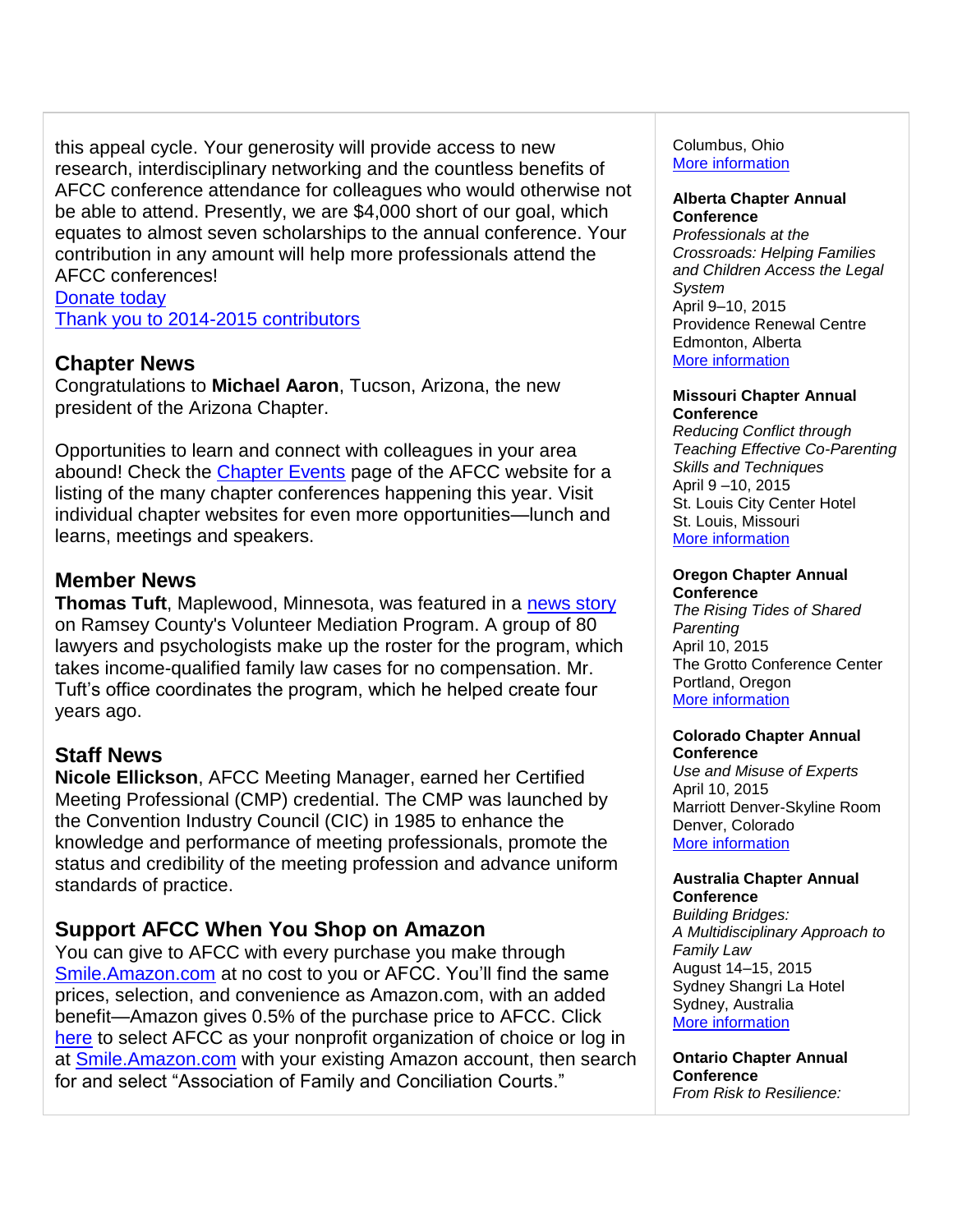# *Family Court Review* **Special Issues**

Three exciting special issues are scheduled for this year: The January issue, *Re-igniting the Relocation Debate* is available online and members have received their print copies. The April issue, titled *Unmarried Parents and Parenting Disputes* will be guest edited by Jessica Pearson. The July issue, *Peacemaking in Family Law* will be guest edited by Forrest (Woody) Mosten. Access *[Family Court Review](http://afcc.networkats.com/members_online/utilities/emailct.asp?1f853039b877976ebb0feb85fa36967a6d8e2777c040c2423347b29dd6caff1eb1577df5245f89b8)*

# **Attention Students: Family Law Writing Competition**

Hofstra Law and AFCC are sponsoring the Seventh Annual Family Law Writing Competition, in cooperation with the editorial staff of *Family Court Review*. Submissions will be accepted from graduate students and must be the work of one person, except articles written jointly by a law student and mental health, social science or other relevant graduate student. The winner will receive a \$500 cash prize, possible publication in *FCR*, a certificate of recognition, a letter to the dean of their school, a one-year student membership to AFCC, or a complimentary registration to the AFCC 52nd Annual Conference in New Orleans. Up to two honorable mention recipients will receive a \$250 cash prize, certificate of recognition, possible publication in *FCR*, and letter to the dean of their school. **Submissions must be received by April 15, 2015**.

[More information and submission instructions](http://afcc.networkats.com/members_online/utilities/emailct.asp?bffb7abf627742a0ec4e98a42b32666db5654b25c040c2423347b29dd6caff1eb1577df5245f89b8)

## **Awards Nomination Deadline Approaching**

The deadline to nominate a colleague or program for an AFCC award is March 15. Awards will be presented at a ceremony Wednesday evening, May 27 at the Annual Conference. Nomination instructions are available on the individual award's page.

- The [John E. VanDuzer Distinguished Service Award](http://afcc.networkats.com/members_online/utilities/emailct.asp?e86ae2f557ff069281eeb94038c392177c6d4844c040c2423347b29dd6caff1eb1577df5245f89b8) recognizes outstanding contributions and/or achievements by AFCC members;
- The [Stanley Cohen Research Award,](http://afcc.networkats.com/members_online/utilities/emailct.asp?f7571c6f7aa3b5cd39b7270ff5b52e51b56317f8c040c2423347b29dd6caff1eb1577df5245f89b8) sponsored by the Oregon Family Institute, recognizes outstanding research and/or achievements in the field of family and divorce. AFCC membership is not a requirement for this award; and
- The [Irwin Cantor Innovative Program Award](http://afcc.networkats.com/members_online/utilities/emailct.asp?2b544cb4dc1c04183faacb0c4e510cf4c2db79d9c040c2423347b29dd6caff1eb1577df5245f89b8) recognizes innovation in court-connected or court-related programs created by AFCC members.

## **Publication of the Month** *Essays from the Family Court Review, ADR: Mediation and Beyond*

*Exploring Better Outcomes for Children* October 23, 2015 Toronto Reference Library, Yonge Street Toronto, Ontario [More information](http://afcc.networkats.com/members_online/utilities/emailct.asp?cbe424430d37cdaba858ebb320bf313afb65a9ccc040c2423347b29dd6caff1eb1577df5245f89b8) 

**Join AFCC** Are you a member? **[Join](http://afcc.networkats.com/members_online/utilities/emailct.asp?49711aa0ad3b5573191bcf403af0d2b01c543a34c040c2423347b29dd6caff1eb1577df5245f89b8) or [Renew](http://afcc.networkats.com/members_online/utilities/emailct.asp?409dd25a4c6304039dc3568b547126b1f9ae9387c040c2423347b29dd6caff1eb1577df5245f89b8)** 

AFCC offers member benefits that promote excellence in the field of family law and in your practice. [Read more about](http://afcc.networkats.com/members_online/utilities/emailct.asp?afa37bddaaa4a00a68700317917339d20ec519aec040c2423347b29dd6caff1eb1577df5245f89b8)  [member benefits.](http://afcc.networkats.com/members_online/utilities/emailct.asp?afa37bddaaa4a00a68700317917339d20ec519aec040c2423347b29dd6caff1eb1577df5245f89b8)

### **Ask the Experts**

Is there a topic you would like to see covered by an AFCC Ask the Experts piece? [Suggest a topic](mailto:editor@afccnet.org)

### **AFCC Chapters**

Network and share your interdisciplinary view of family court matters on the local level. There are currently chapters in the following states, provinces, and country:

**Australia Alberta Arizona California Colorado Connecticut Florida Illinois Indiana Louisiana Maryland Massachusetts Minnesota Missouri New Jersey New York**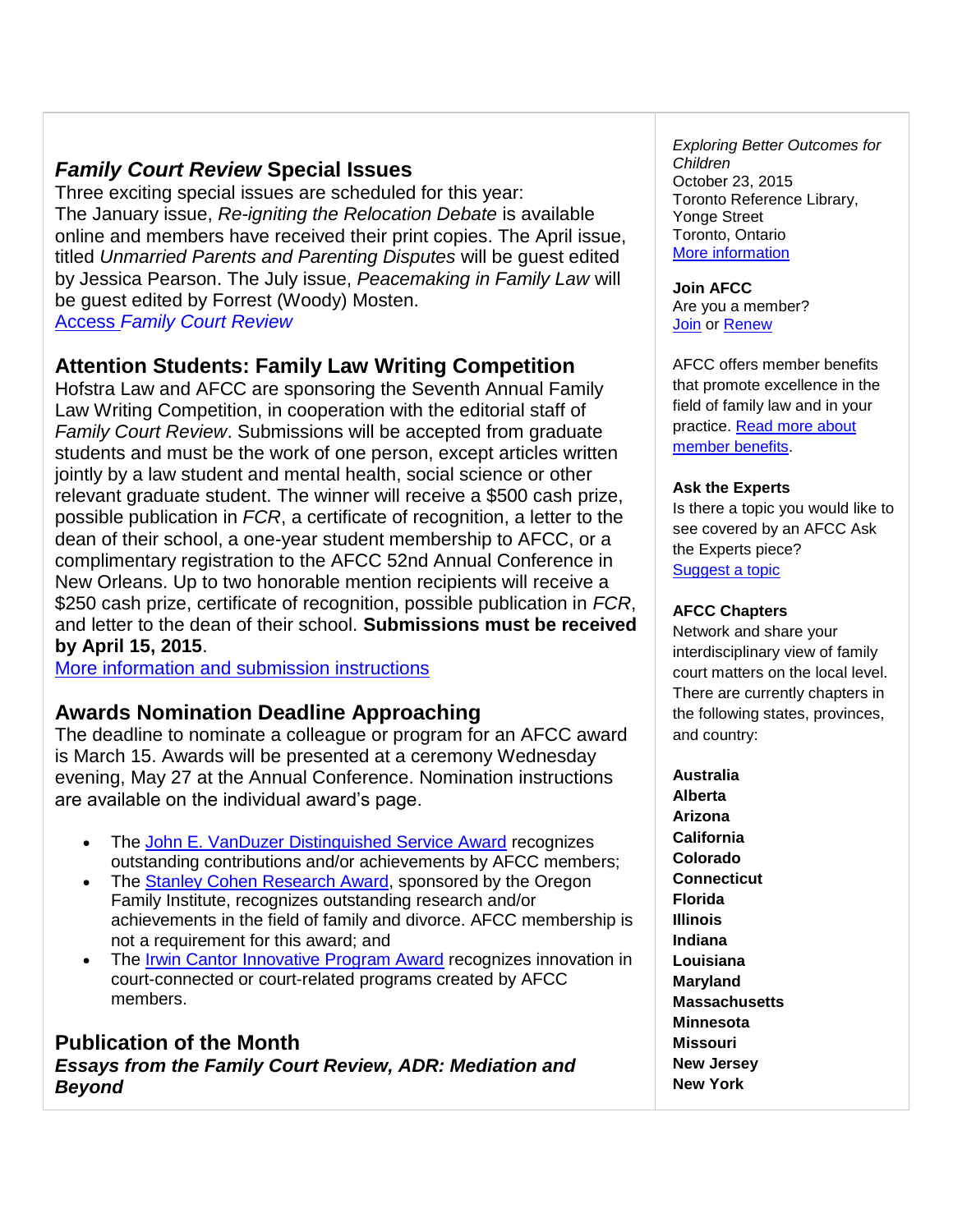This volume of the *Essays from the Family Court Review* provides perspectives on the evolution and maturation of mediation in family law cases—moving beyond mediation to a range of family dispute resolution processes. Andrea Clark, Grace Hawkins and Larry Swall edited this volume and wrote an introduction, giving context for the selected articles. AFCC members save 15% on AFCC publications. [Order online](http://afcc.networkats.com/members_online/utilities/emailct.asp?608f4b3e3cc6594a80886e9dd71250217b860126c040c2423347b29dd6caff1eb1577df5245f89b8)

## **Family Law in the News**

### **Clare's Law: 1,300 Domestic Abuse Disclosures Made** *Courtesy of BBC News*

A scheme allowing people to find out if their partner has a history of domestic violence has been used more than 1,300 times in less than a year. Clare's Law—named after Clare Wood, who was murdered by her ex-boyfriend in 2009—came into force across England and Wales in March 2014.

[Read more](http://afcc.networkats.com/members_online/utilities/emailct.asp?9ae1c00f3acc3508b1d4bdf5df710cb5f87e4534c040c2423347b29dd6caff1eb1577df5245f89b8)

## **Economists Find Rare Empirical Evidence of Love in Unique Marriage Survey**

## *H. Brevy Cannon, Courtesy of UVA Today*

Economists are not famed for their romantic insights. But a new study by two University of Virginia economists, Leora Friedberg and Steven Stern, has found quantitative evidence of love—something very few economic studies ever have claimed—in married couples' answers to two penetrating questions about the quality of their marriage, combined with their divorce rates six years later.

[Read more](http://afcc.networkats.com/members_online/utilities/emailct.asp?45091a51dcf8c9f5faed8e7e316aa909dc2ff7c4c040c2423347b29dd6caff1eb1577df5245f89b8) 

**Ohio Ontario Oregon Texas Washington Wisconsin** [Add an AFCC Chapter to your](http://afcc.networkats.com/members_online/utilities/emailct.asp?fb07019e7c95a2fb09808df53729375c8fee24c8c040c2423347b29dd6caff1eb1577df5245f89b8)  [membership](http://afcc.networkats.com/members_online/utilities/emailct.asp?fb07019e7c95a2fb09808df53729375c8fee24c8c040c2423347b29dd6caff1eb1577df5245f89b8)

**AFCC Networks**

New Zealand

The opinions expressed in articles published or linked to in the *AFCC eNEWS* are those of the authors and do not necessarily reflect the positions of the Association of Family and Conciliation Courts.

Readers are welcomed and encouraged to forward this enewsletter to interested colleagues.

About the *[AFCC eNEWS](http://afcc.networkats.com/members_online/utilities/emailct.asp?8cc5f663dad8d6eb1e885c4da76313aa3c09b880c040c2423347b29dd6caff1eb1577df5245f89b8)*

**Editor:**  Erin Sommerfeld [editor@afccnet.org](mailto:editor@afccnet.org)



**[Unsubscribe](mailto:afcc@afccnet.org)** 

AFCC

6525 Grand Teton Plaza

| Madison, | WI           | 53719        |
|----------|--------------|--------------|
| Phone:   | 608-664-3750 |              |
| Fax:     |              | 608-664-3751 |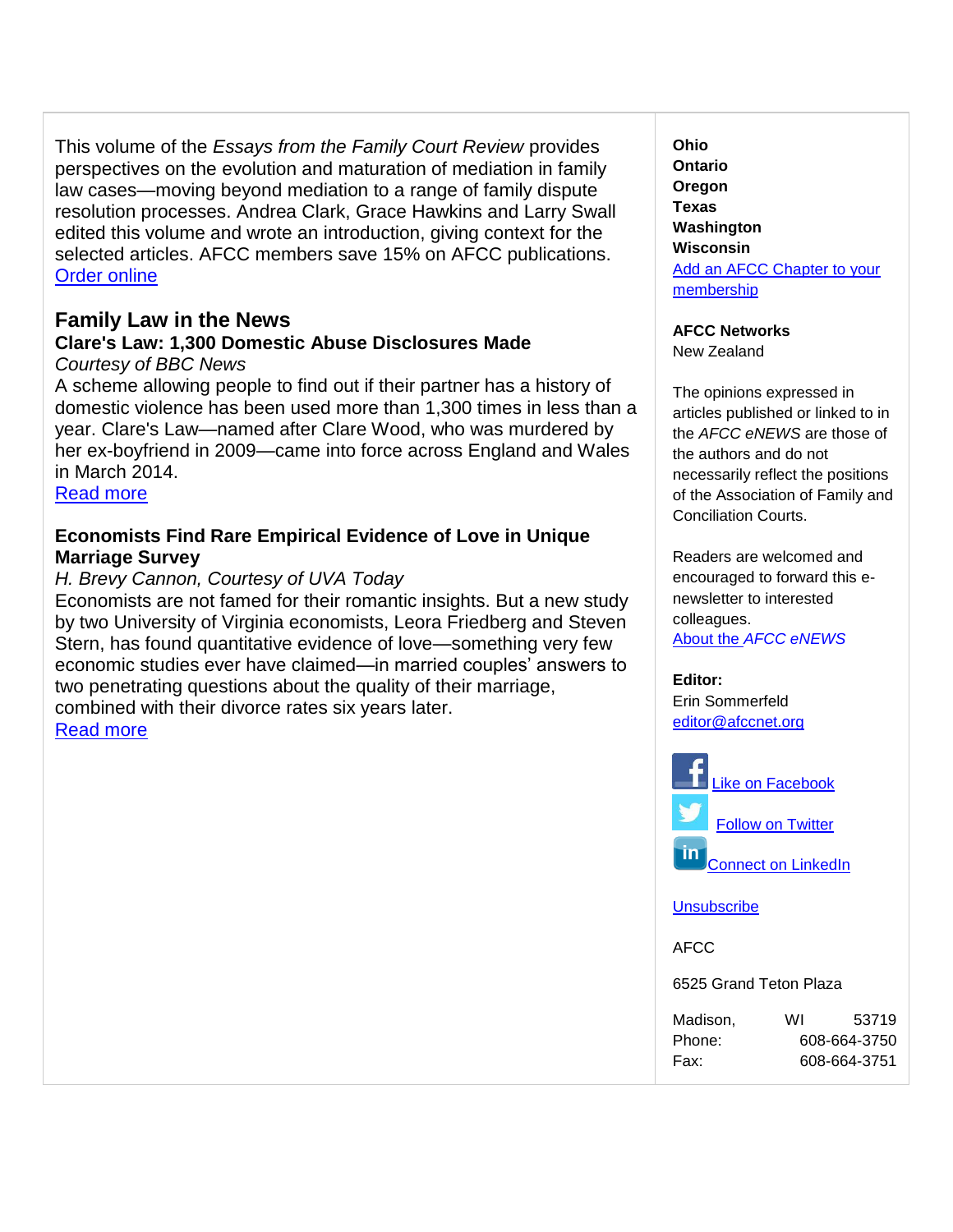

#### VOL.10 ISSUE 2

# **Ten Tips to Save Money Using Your Parenting Coordinator**

*Annette Burns, JD, Phoenix, Arizona*

A PC is assigned to your case and you've paid a substantial amount of money to get started with that person. Between you and the other parent, you have brought somewhere between two and ten issues to the PC. How can you save some money *and* get the most out of your parenting coordinator to get those issues resolved?

**1. Pick your battles**. Just as you do with your children, decide if an issue is really something to fight about. Have a serious conversation with yourself about whether you want to spend money and time arguing over an hour of parenting time here or there. There's nothing wrong with first raising an issue with the PC, discussing it a bit, and then saying, "Never mind, let's remove that one from the list."

**2. Determine if your position is logical and reasonable**. If your position is that the other parent should do 100% of the driving for the children 100% of the time, ask yourself: is that logical? Is it reasonable to think that a PC and, later, a judge will have one parent do all of the driving? Is it logical that the judge will give one parent every Christmas Day with the children and deprive the other parent of ever having a Christmas Day?

**3. Make sure the fight isn't costing you more than the issue**. Although parenting coordinators don't usually handle financial things, some issues creep into money matters. If the parents are arguing about whether Johnny's baseball glove is at Mom's or Dad's house and who failed to get the glove to the practice field, involving the PC in those discussions will easily cost more than the glove (or tennis shoes, or school book). Asking the PC to get involved in issues of clothing left at the other parent's house will eat up money even more quickly. This is a variation of "pick your battles." Determine whether it's cheaper to buy a second school book or pair of shoes, rather than spend the money on the PC.

**4. Use trusted friends to discuss the things above**. Don't pick a friend or family member who will agree with you on everything. Choose someone whose opinion you trust and who you would consult with about an important decision like changing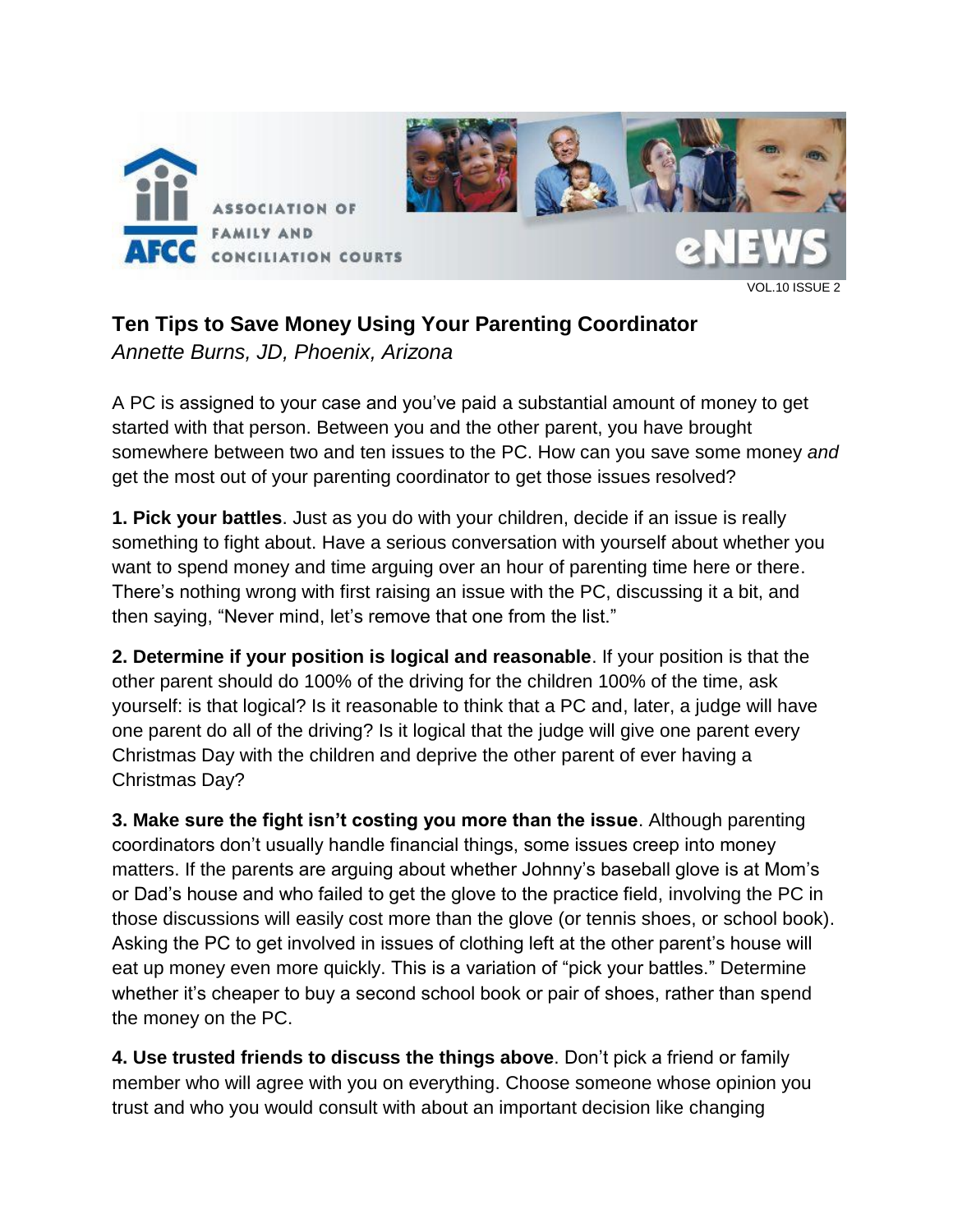neighborhoods or jobs. Choose someone who has stayed neutral between you and the other parent. Bounce your ideas off of that person: is this a battle I should continue? Is my position logical and reasonable? Ask for real, truthful feedback.

**5. Communicate with the other parent about the issue at hand in brief informative emails, or with brief questions about the issue**. BRIEF is the key component here. If the other parent asks for something that infuriates you, go ahead and write your scathing, outraged, three-page response—but don't send it to the PC or the other parent. Send it to yourself, or that trusted friend, or even your mother, but keep it in your small circle. Sending it only to the PC is an option, but it's an option that will probably cost you money. After writing the full outraged response, sit down (a few hours or a day later) and edit it down to: "I don't agree to give up my parenting time on Fathers' Day this year," and stop. Saying more isn't helpful and will cost you money.

**6. If you can't stop yourself from writing and sending the long, drawn-out emails** that re-hash what happened last Easter and state what an inconsiderate bum the other parent is, **then carefully review the bills you receive from the PC**. Make a point of adding up how much those emails cost you. If you realize that sending those emails cost you as much as a two-day admission to Disneyland, or enough to have your car repaired, or enough to pay for a nice children's birthday party, it may give you incentive to change your behavior.

**7. Read your parenting plan and all court orders that might cover the issue**. An amazing number of parenting coordination clients simply haven't read their court orders. Getting the PC involved means that you are paying someone to read your documents to you. If the issue is where the children will be for Thanksgiving this year, you need to find and read every court document that might mention Thanksgiving. These documents could be your parenting plan (sometimes called a joint custody agreement or joint legal decision-making agreement), or it could be in an order issued directly by the court. Read everything, thoroughly, before involving the PC.

**8. Make sure your parenting coordinator has all your court orders and parenting plans**. If you've been back to court several times, there may be several orders or modifications or a single order that mentions only one issue, like summer vacations. Organize all your parenting plans and orders and list them by date for the parenting coordinator to make sure they have everything. The court does not usually provide the parenting coordinator with everything, and having the PC track down multiple orders is an unnecessary expense.

**9. Create a calendar**. If the issues between you and the other parent involve a certain period of time, such as summer vacation, or the weeks from mid-November through the re-start of school in January, create a calendar showing who the children are with each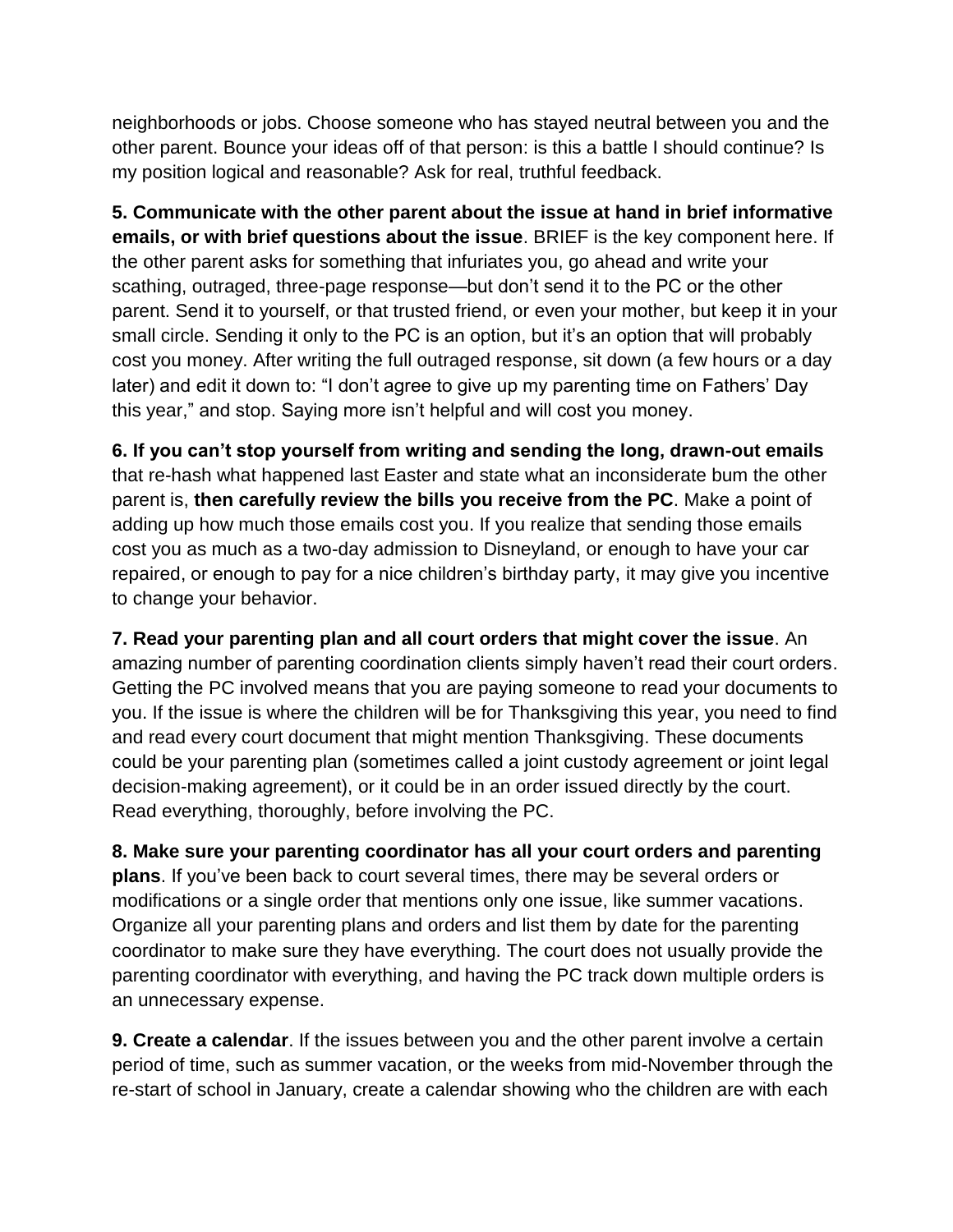of those days. That's what your PC is going to have to do, eventually, and if you start with one, it simplifies the process and may even end it. Pull up Google Calendar, or your own calendaring program, and fill in your understanding of the schedule for the weeks in question, including all exchange days and times, and list all holidays and special days. Then propose that specific calendar to the other parent and ask, "Do you agree with this? If you don't, tell me what parts you don't agree with."

**10. If the calendar and exchange of emails does not resolve the issue without the PC's help, then organize everything for the PC**. Telling the PC "My position is stated in all the earlier emails" is an expensive statement, because now the PC has to go through many emails to find your position. That is done at your cost. To reduce that cost, briefly re-state your position in one organized email. If the issue involves a long period of time, use a calendar to re-state your position. Refer the PC to the specific dates of the emails and court orders and the specific sections of a parenting plan that should be reviewed by the PC in making this decision. The more specific you are, with page and paragraph numbers, the less time your PC will spend looking for information.

*Annette Burns has practiced law in Arizona since 1984, specializing in family law, and focusing on acting as mediator, arbitrator, family law master and parenting coordinator in family law cases. Her background and experience includes over 28 years of client representation in divorces, property valuations and divisions, and actions involving spousal maintenance, child custody and parenting time, paternity, and child support. Since1994, she has been a certified family law specialist in Arizona. Annette is a Fellow of the American Academy of Matrimonial Lawyers (AAML), and is a board member and secretary of the AFCC Board of Directors. This piece was originally published January 14, 2015, as* [Nine Tips to Save Money Using Your Parenting Coordinator](http://heyannette.com/nine-tips-to-save-money-using-your-parenting-coordinator/) *on her blog* [www.heyannette.com.](http://www.heyannette.com/)